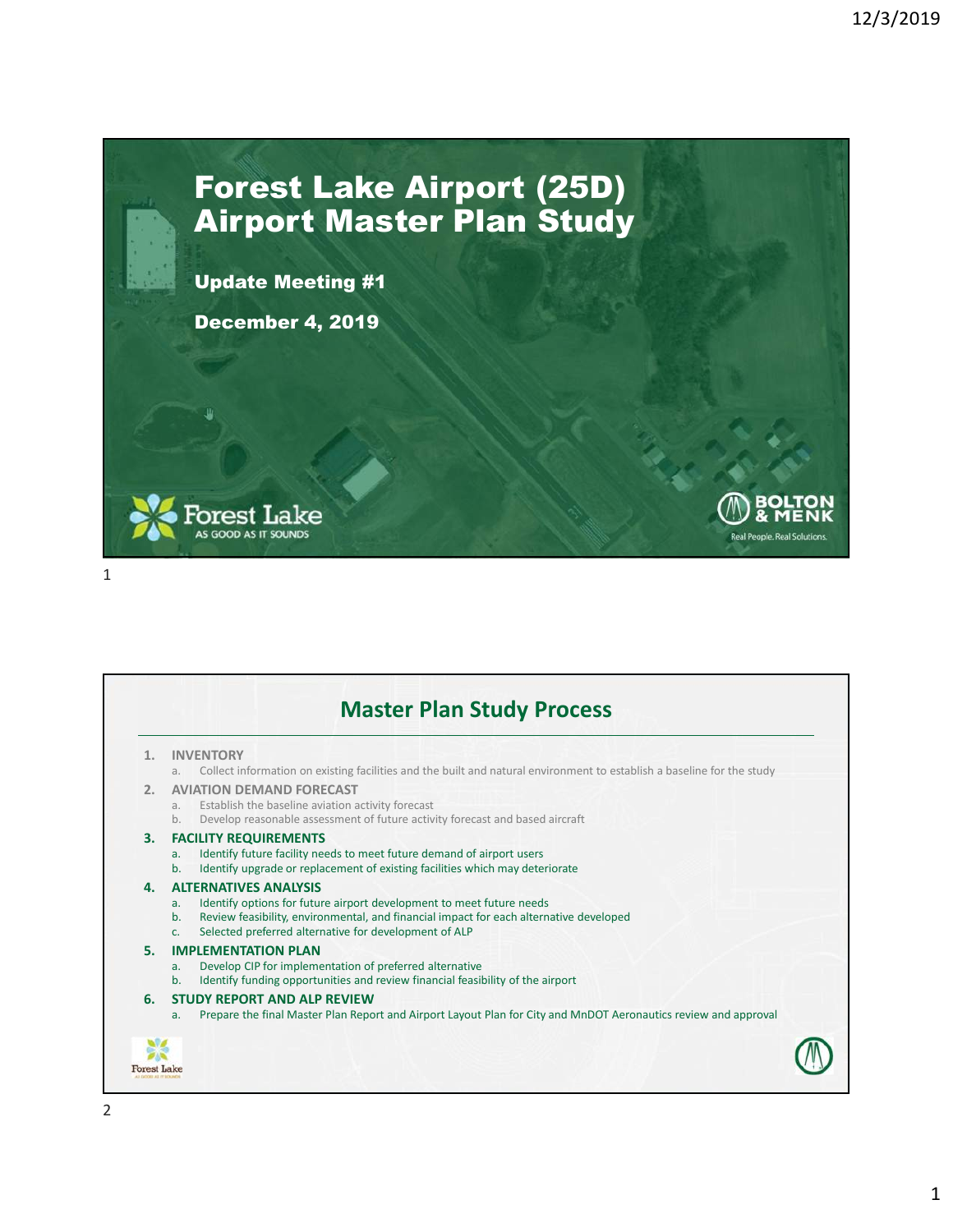

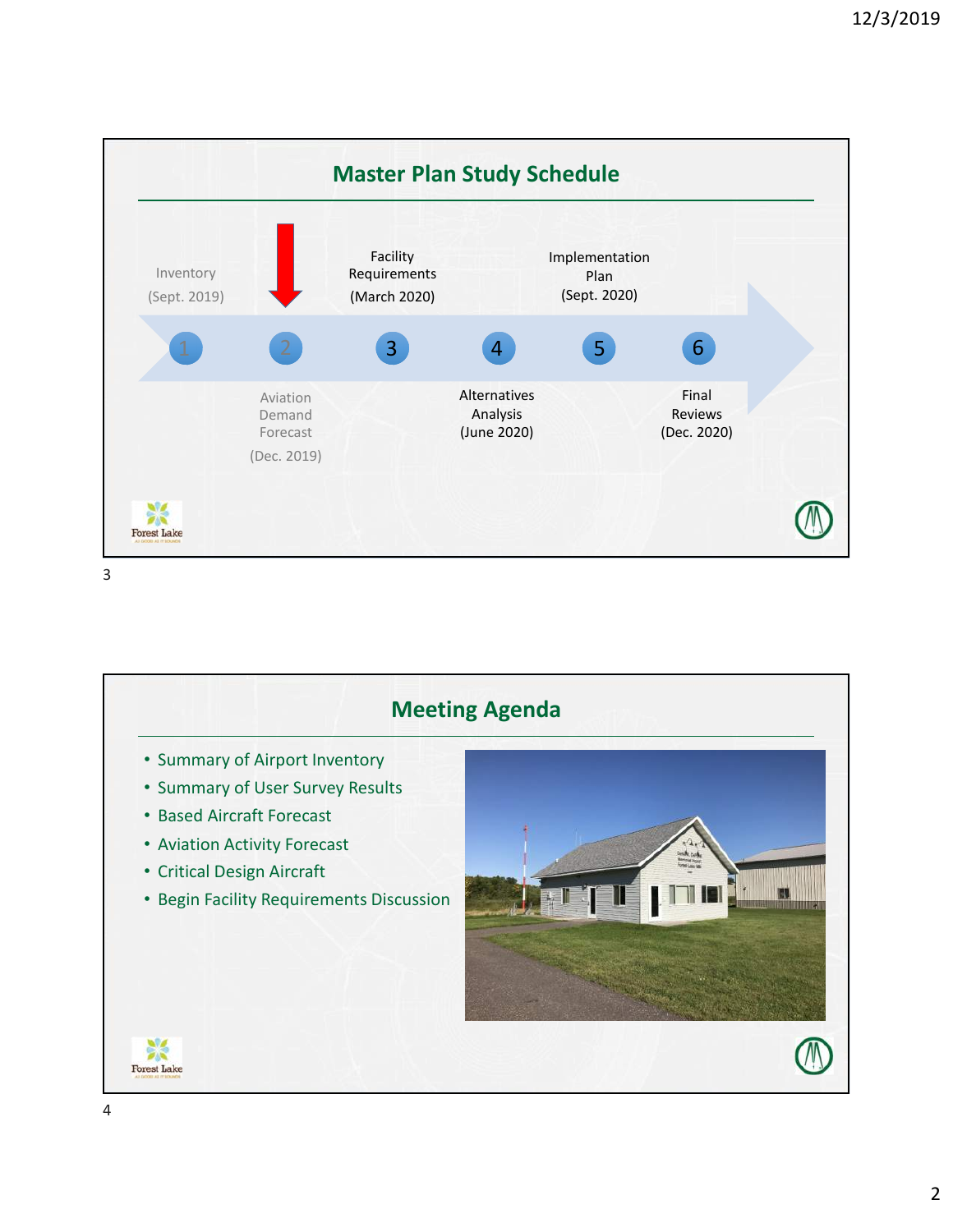

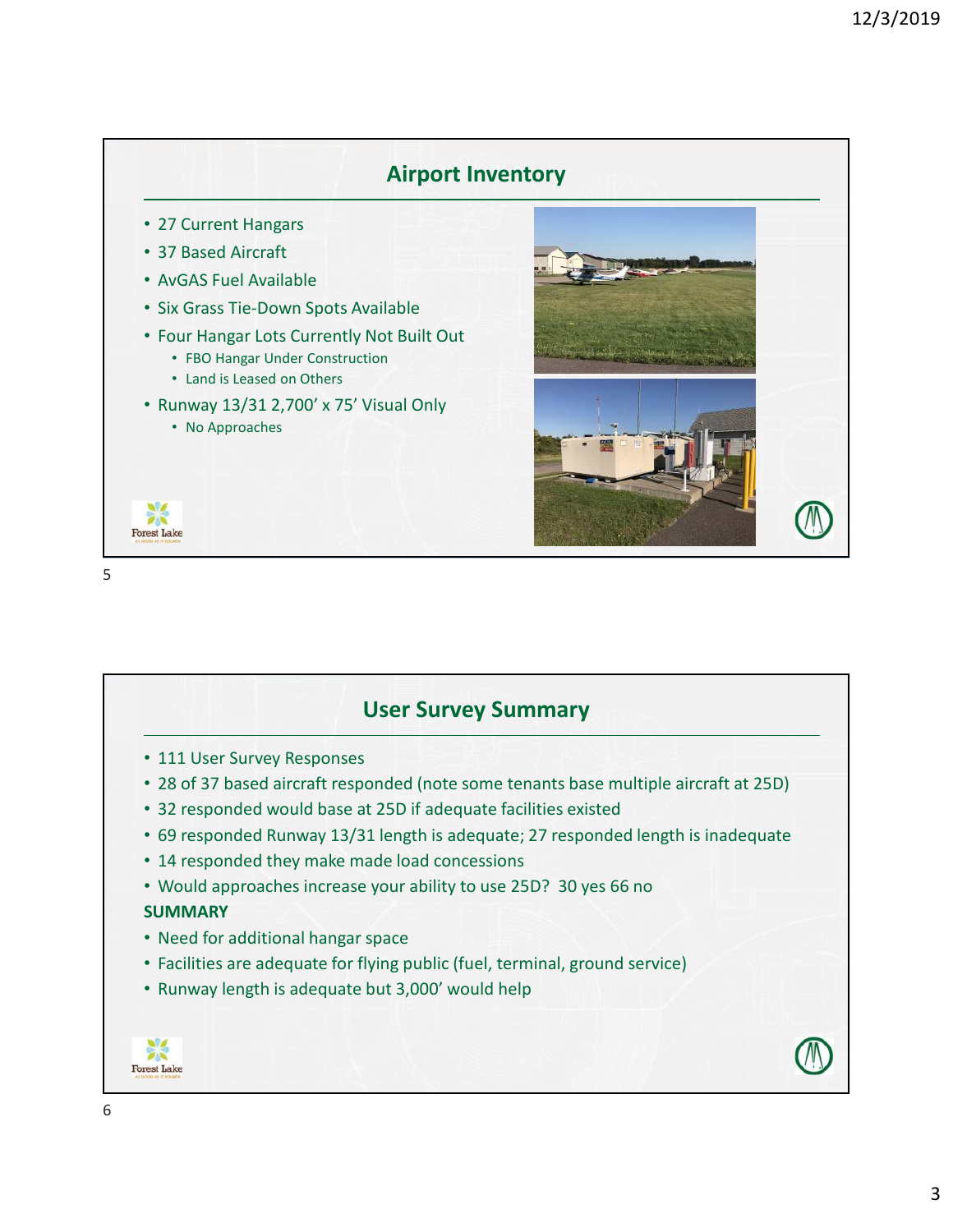

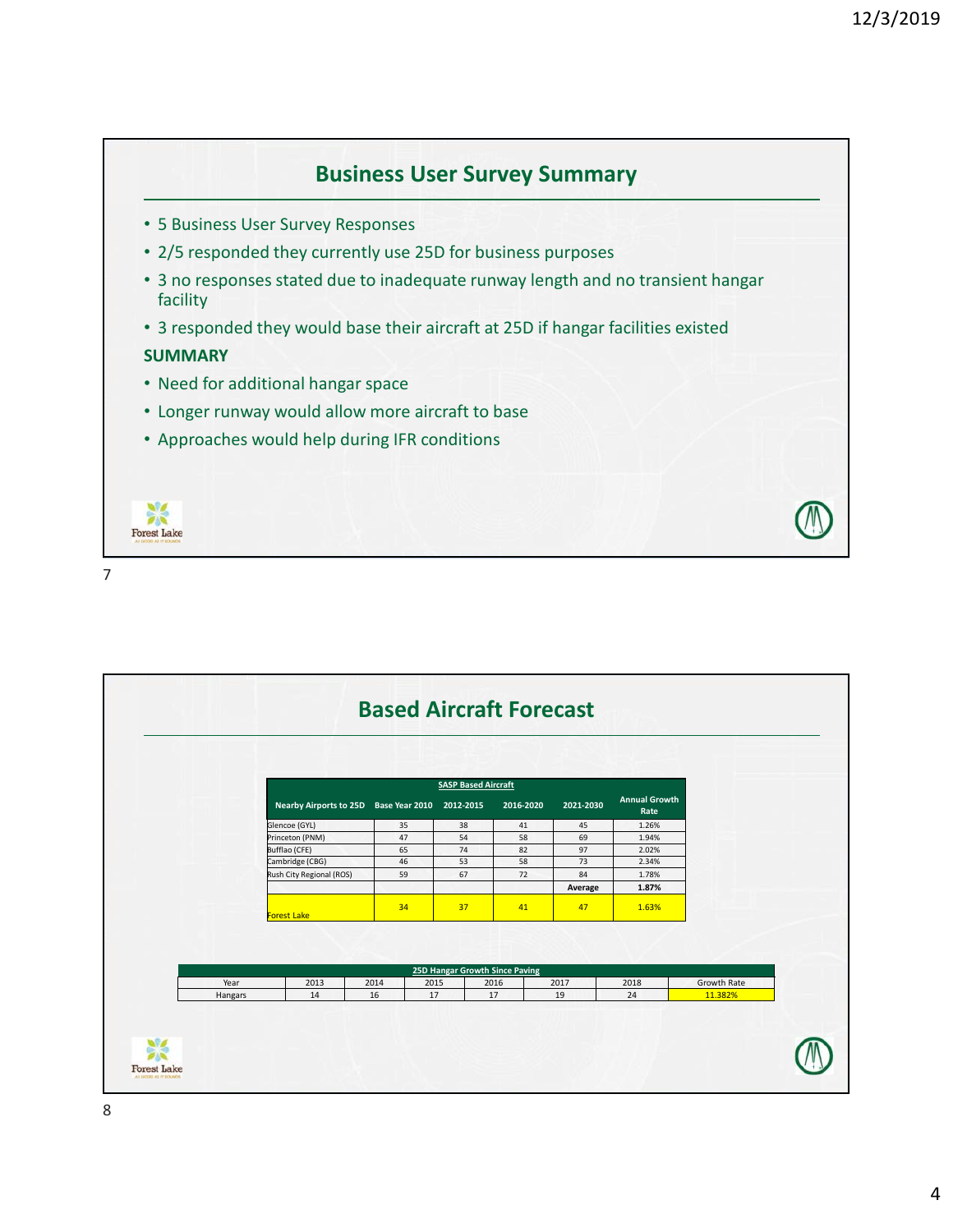

|                 | <b>Nearby Airports to 25D</b> |                | <b>Base Year</b><br>2010 | <b>Operations</b>        |           |           | 2012-2015 2016-2020 2021-2030 Annual Growth<br>Rate |
|-----------------|-------------------------------|----------------|--------------------------|--------------------------|-----------|-----------|-----------------------------------------------------|
|                 | Glencoe (GYL)                 |                | 10,615                   | 11,451                   | 12,143    | 15,327    | 1.85%                                               |
|                 | Princeton (PNM)               |                | 12,300                   | 13,535                   | 14,693    | 19,486    | 2.33%                                               |
|                 | Buffalo (CFE)                 |                | 22,733                   | 25,122                   | 27,625    | 37,347    | 2.51%                                               |
|                 | Cambridge (CBG)               |                | 17,122                   | 19,653                   | 21,919    | 29,169    | 2.70%                                               |
|                 | Rush City Regional (ROS)      |                | 22,063                   | 24,297                   | 26,264    | 34,796    | 2.30%                                               |
|                 |                               |                | Average                  |                          |           |           | 2.34%                                               |
|                 | <b>Forest Lake</b>            |                | 9,210                    | 9,990                    | 10,873    | 14,398    | 2.26%                                               |
|                 | <b>Nearby Airports to 25D</b> | Base Year 2010 |                          | <b>OPBA</b><br>2012-2015 | 2016-2020 | 2021-2030 | <b>Annual Growth</b><br>Rate                        |
| Glencoe (GYL)   |                               | 303            |                          | 301                      | 296       | 341       | 0.58%                                               |
| Princeton (PNM) |                               | 262            |                          | 251                      | 253       | 282       | 0.38%                                               |
| Buffalo (CFE)   |                               | 350            |                          | 339                      | 337       | 385       | 0.48%                                               |
| Cambridge (CBG) |                               | 372            |                          | 371                      | 378       | 400       | 0.36%                                               |
|                 | Rush City Regional (ROS)      | 374            |                          | 363                      | 365       | 414       | 0.51%                                               |
|                 |                               |                | Average                  |                          |           |           | 0.46%                                               |
| Forest Lake     |                               | 271            |                          | 270                      | 265       | 306       | 0.62%                                               |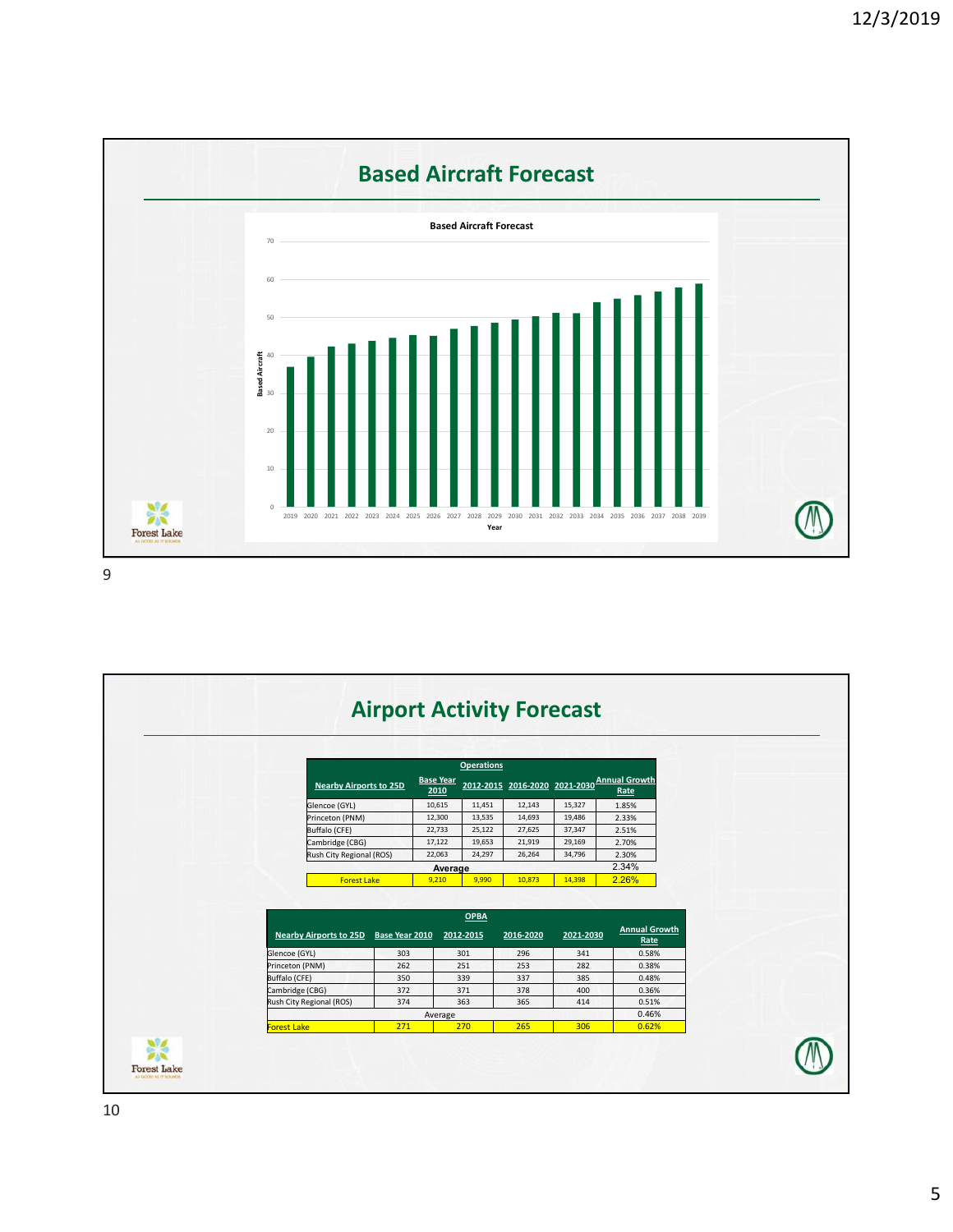

|                                                    |               |                                        |                                       | <b>Critical Design Aircraft</b>        |  |
|----------------------------------------------------|---------------|----------------------------------------|---------------------------------------|----------------------------------------|--|
| • Critical Design Aircraft at 25D is currently A-I |               |                                        |                                       |                                        |  |
| • Protect for B-II in future                       |               |                                        |                                       |                                        |  |
|                                                    |               |                                        | <b>FAA Aircraft Approach Category</b> |                                        |  |
|                                                    | Category      | <b>Approach Speed (knots)</b>          |                                       | <b>Example Aircraft Type</b>           |  |
|                                                    | $\mathsf{A}$  | < 91                                   |                                       | Cessna 172, Piper Warrior              |  |
|                                                    | B             | $91 - 121$                             |                                       | Beech King Air, Cessna Citation I & II |  |
|                                                    | C             | $121 - 141$                            |                                       | Learjet 35, Gulfstream 550, B-737      |  |
|                                                    | D             | $141 - 166$                            |                                       | B-757, B-747, B-777                    |  |
|                                                    |               | <b>FAA Aircraft Design Group (ADG)</b> |                                       |                                        |  |
|                                                    | Group         | Wingspan (feet)                        | <b>Tail Height (feet)</b>             | <b>Example Aircraft Type</b>           |  |
|                                                    |               | <49                                    | < 20                                  | Beech Baron 58, Cessna 172             |  |
|                                                    | $\mathbf{II}$ | $49 - 79$                              | $20 - 530$                            | Beech King Air, Cessna Citation Series |  |
|                                                    | III           | $79 - 118$                             | $30 - 45$                             | B-737, DC-9, CRJ-900                   |  |
|                                                    | IV            | $118 - 171$                            | $45 - 60$                             | A-300, B-757, B-767                    |  |
|                                                    | $\vee$        | $171 - 214$                            | $60 - 66$                             | B-747, B-777                           |  |
|                                                    | VI            | $214 - 262$<br>$66 - 80$               |                                       | Lockheed C-5, A-380                    |  |
|                                                    |               |                                        |                                       |                                        |  |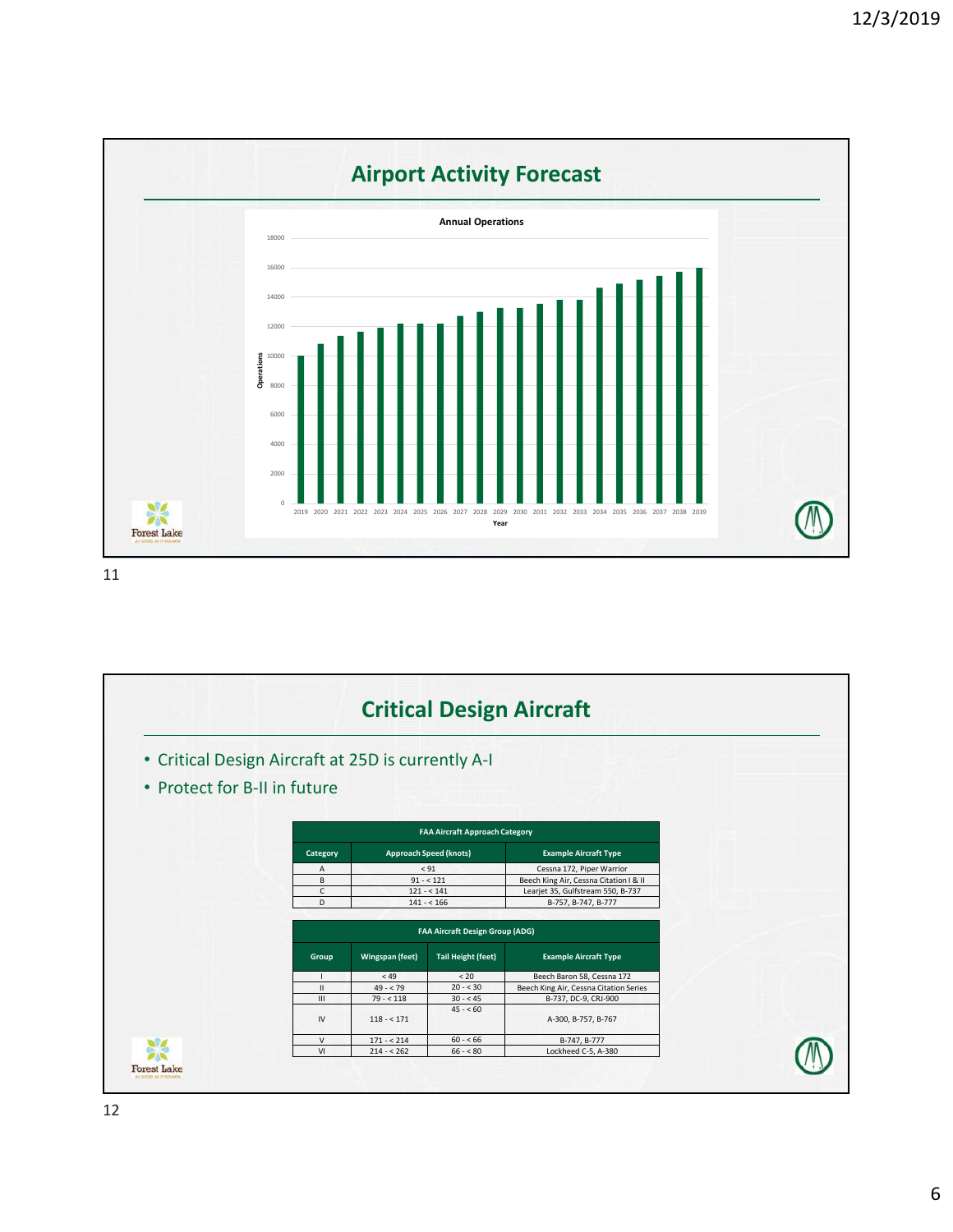